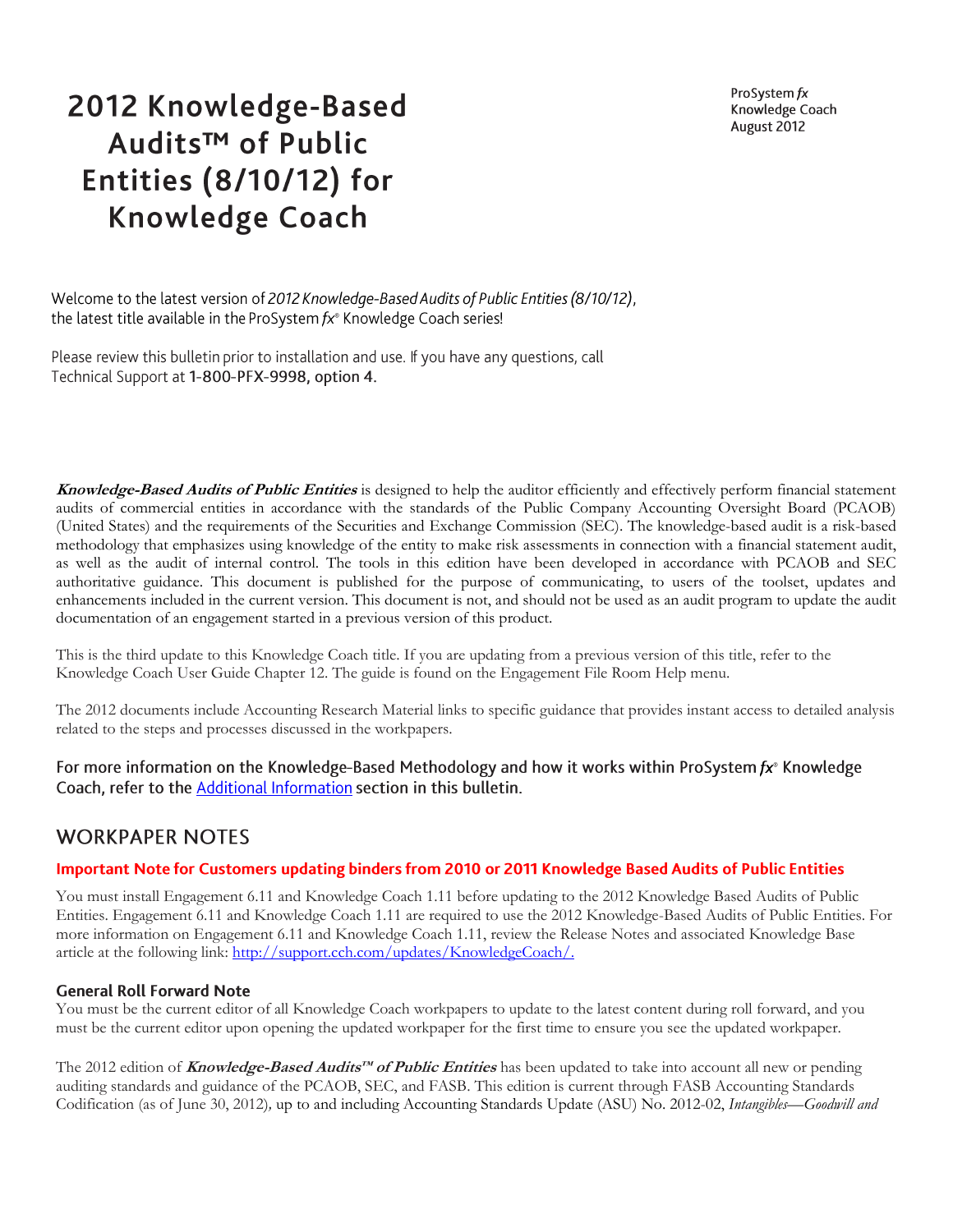*Other* (Topic 350). In addition, the tools have been updated to include the most up-to-date industry best practice. The instructional guidance, as well as structure and form of the workpapers, has been improved to enhance customer workflow and improve audit efficiency.

#### **Specific Program Enhancements**

For more information on specific program enhancements, review the 2012 Compilation and Review Overview for Knowledge Coach users available at the following link or in the binder through the RES-KCO workpaper. http://support.cch.com/updates/knowledgecoach/2012 Public Entities Title Overview for Knowledge Coach Users.pdf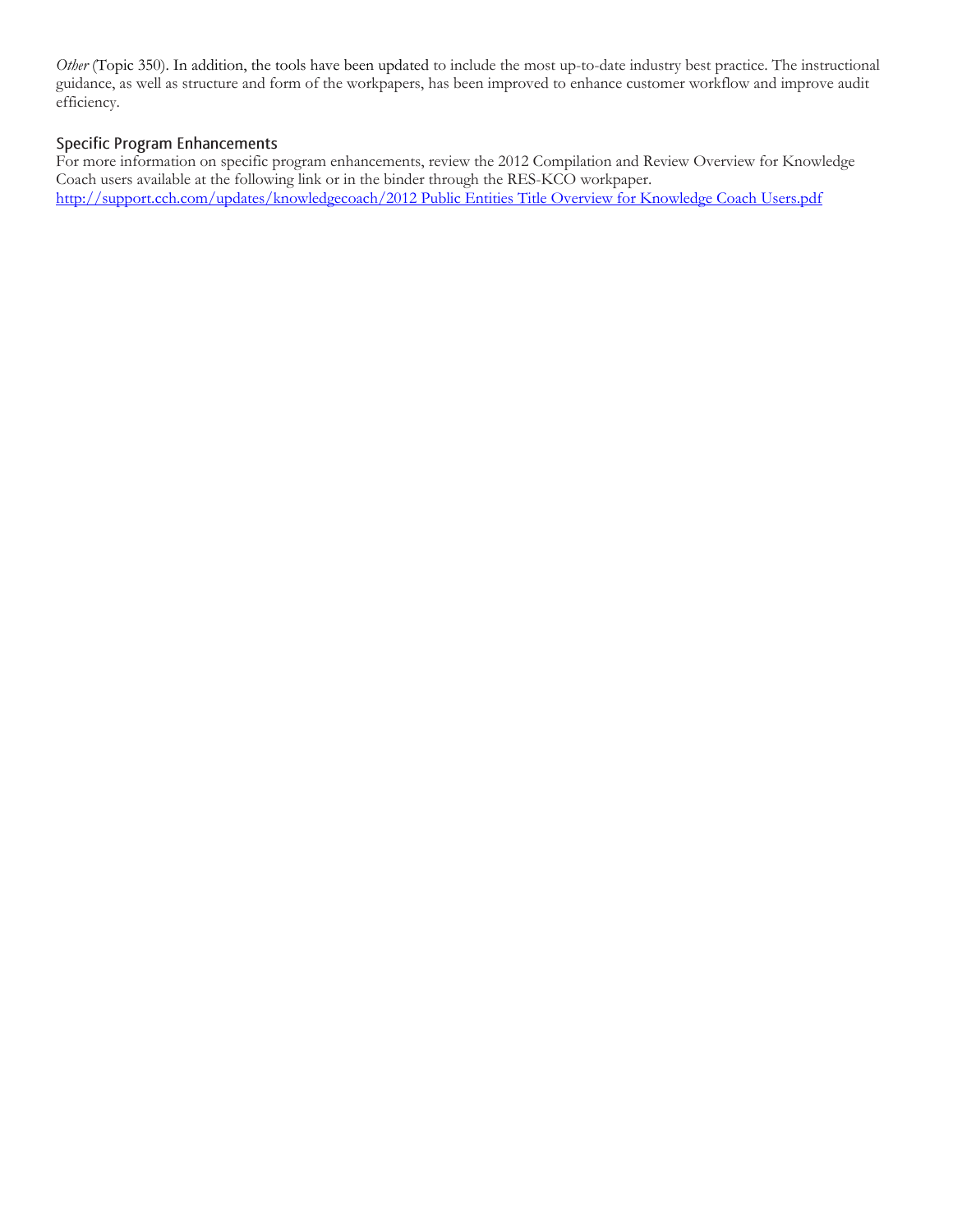# Additional Information on Knowledge Coach and the KBA Methodology

Knowledge-Based<sup>"</sup> Methodology allows the results of one set of procedures to become the input for the next. The key components of the KBA methodology include:

- An **Overview** that guides auditors through the methodology.
- Customizable **Audit Programs** that take auditors through related steps and procedures.
- **Practice Aids** to help auditors complete steps or processes outlined in the Knowledge-Based Audit documents and Audit Programs.
- Auditor's Reports that provide a variety of sample auditor's opinions on audited financial statements.
- Correspondence documents that provide sample letters to be used to comply with PCAOB Standards and SEC requirements, as well as may be used in many other common situations.
- Knowledge-Based Audit documents, integral to the risk assessment and overall audit processes, which contain steps and procedures required by PCAOB Standards and the SEC requirements.

#### PCAOB Risk Assessment Standards - The practice aids and tools in the 2012 Edition of Knowledge-Based Audits of Public **Entities** are designed around the PCAOB's risk assessment standards to assist auditors by:

- Facilitating compliance with PCAOB standards and SEC rules;
- Providing a detailed discussion of how to identify and select internal controls for testing of operating effectiveness, including a new comprehensive example of a process narrative, identification of key controls, and selection of subset of controls for testing;
- Encouraging more effective audits through tailored audit programs and comprehensive practice aids;
- Helping auditors to focus on and respond to identified audit risks; and
- Enhancing audit documentation.

# ProSystem fx® Knowledge Coach

**ProSystem fx® Knowledge Coach** functionality allows auditors to use the Knowledge-Based-Audit methodology more efficiently by eliminating the need for duplicate entry of the same information, tailoring audit documentation to each particular engagement, and documenting the link between risks identified and procedures performed. AUD-100 Tailoring Question Workpaper is a document in Knowledge Coach that presents engagement-level questions designed to aid in tailoring the engagement documentation to fit each client. Completing the questions helps the auditor avoid duplication and unnecessary workpapers.

Before you begin your audit, please review the guidance in AUD-101 Overall Audit Program. This workpaper is intended to be your road map through a Knowledge-Based Audit methodology. You should start your audit with **AUD-100 Tailoring Question** Workpaper and AUD-101 Overall Audit Program.

Risks can be captured via the Risk Summary task pane from any Knowledge Coach workpaper by the current editor of KBA-502 **Summary of Risk Assessments**. This allows the user to continuously assess risks during the engagement. Several workpapers prompt the consideration of the presence of risks, but the Risk Summary task pane must be used to document those risks. All documented risks flow to the Risk Summary. To ensure risks show in findings tables, make sure to check the "workpaper identified in" field of the Risk pane.

**Information Flow** helps cut down on the time spent duplicating information across forms. In addition, the flow of consistent information ensures that information and updates to information are not missed between workpapers. Drill-down functionality helps the user navigate quickly to the source of the information, aiding in the review of the audit file.

**Diagnostics** help keep track of unresolved issues like unanswered questions, incomplete risks, program steps not linked to risks or relevant assertions, missing workpaper, and more. Diagnostics now show when a form table has not been answered (i.e. tables in KBA-101 Overall Audit Strategy that are added by the tailoring questions in AUD-100 Tailoring Question Workpaper).

Links to Accounting Research Manager (ARM)-If you subscribe to an ARM library that includes audit content, you can link directly to source material from Resources within Knowledge Coach documents. These links have been updated to reference to the accounting standards under the FASB Accounting Standards Codifications. Also, if you subscribe to the *Knowledge-Based Audits of Public Entities Guide* on ARM, you can take advantage of brand new links to the audit guide material from within the Knowledge Coach documents.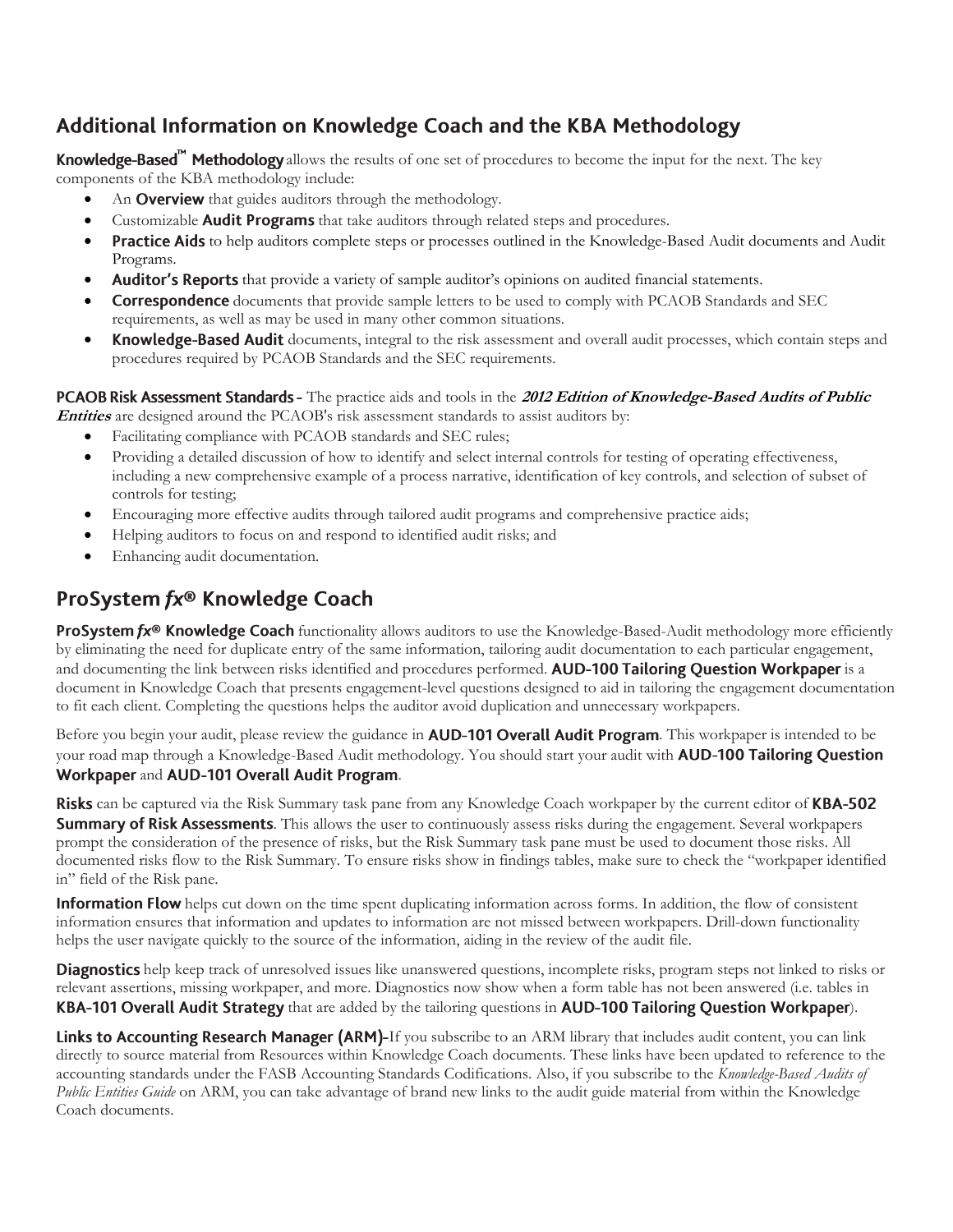**Interpretive Guidance** is integrated into each Knowledge Coach document through the Tips view of each new task pane. Informational features include Practice Points, Examples, Optional Workpapers, and Resources to help auditors work more effectively and efficiently. We have also added the ability to navigate from Resources within a document or the tip pane directly to CCH's Accounting Research Manager and industry audit guides by simply clicking on the Reference.

#### **Important Notes**

- Make sure to save changes to workpapers before closing the workpaper or the binder to ensure data is correctly updated.
	- If your Current Editor Knowledge Coach MS Word workpapers become read-only or crashes, please do the following:
		- o Keep the binder with the affected workpapers open.
		- Contact Customer Service at 1-800-PFX-9998, option 4 to obtain a repair utility.
- Knowledge Coach cannot be used within the Shared File Room (SFR) feature of Engagement. However, Knowledge Coach workpapers can be shared across team members through check in, check out, workpaper assignment, synching to the central file room and through peer-to-peer synch in the same way that other Engagement workpapers are shared.

#### **System Requirements**

- This title MUST be used with ProSystem *fx* Engagement version 6.11 and higher. If you are upgrading from ProSystem *fx*  Engagement 6.0, 6.1, 6.1.2, 6.5, or 6.8, please contact Technical Support at 1-800-PFX-9998, option 4 for detailed instructions.
- A minimum of 4GB of RAM is required for optimal performance when opening and navigating through ProSystem *fx*  Knowledge Coach documents.

#### **Download Instructions**

Download the *2012 Knowledge-Based Audits of Public Entities* from the **ProSystem fx Knowledge Coach Updates** section of the ProSystem *fx* Engagement Support Web site at the following URL: [http://support.cch.com/updates/KnowledgeCoach,](http://support.cch.com/updates/KnowledgeCoach) then select the **Knowledge Coach Series** and **Download file** link next to the **2012 Knowledge-Based Audits of Public Entities.** On some occasions the content package file (.KCP) has downloaded with the extension changed to .ZIP. If this occurs, please change the extension of the downloaded file to KCP using all capital letters.

**Important**: ProSystem *fx* Engagement version 6.11 or higher must be installed on the computer in order to install this Knowledge Coach title. Additional requirements include Microsoft Office 2007, Microsoft Office 2003 Primary Interop Assemblies (PIA) and Visual Studios 2005 Tools for Office Second Edition Runtime (VSTOR).

The following 2012 Knowledge-Based Audits of Public Entities (7/27/12).KCP download is a proprietary file that must be installed from within Engagement. Save this KCP file to a location on your local drive, extract it, and follow the Installation Instructions included in the Release Bulletin.

#### Installation Instructions

Once you have downloaded your Knowledge Coach title, you will need to add it to the list of titles within ProSystem *fx*  Engagement. The only additional system requirement is approximately 75MB of disk space to store your Knowledge Coach program content files. Please refer to the ProSystem *fx* Engagement with Knowledge Coach Release Notes for any other system requirements.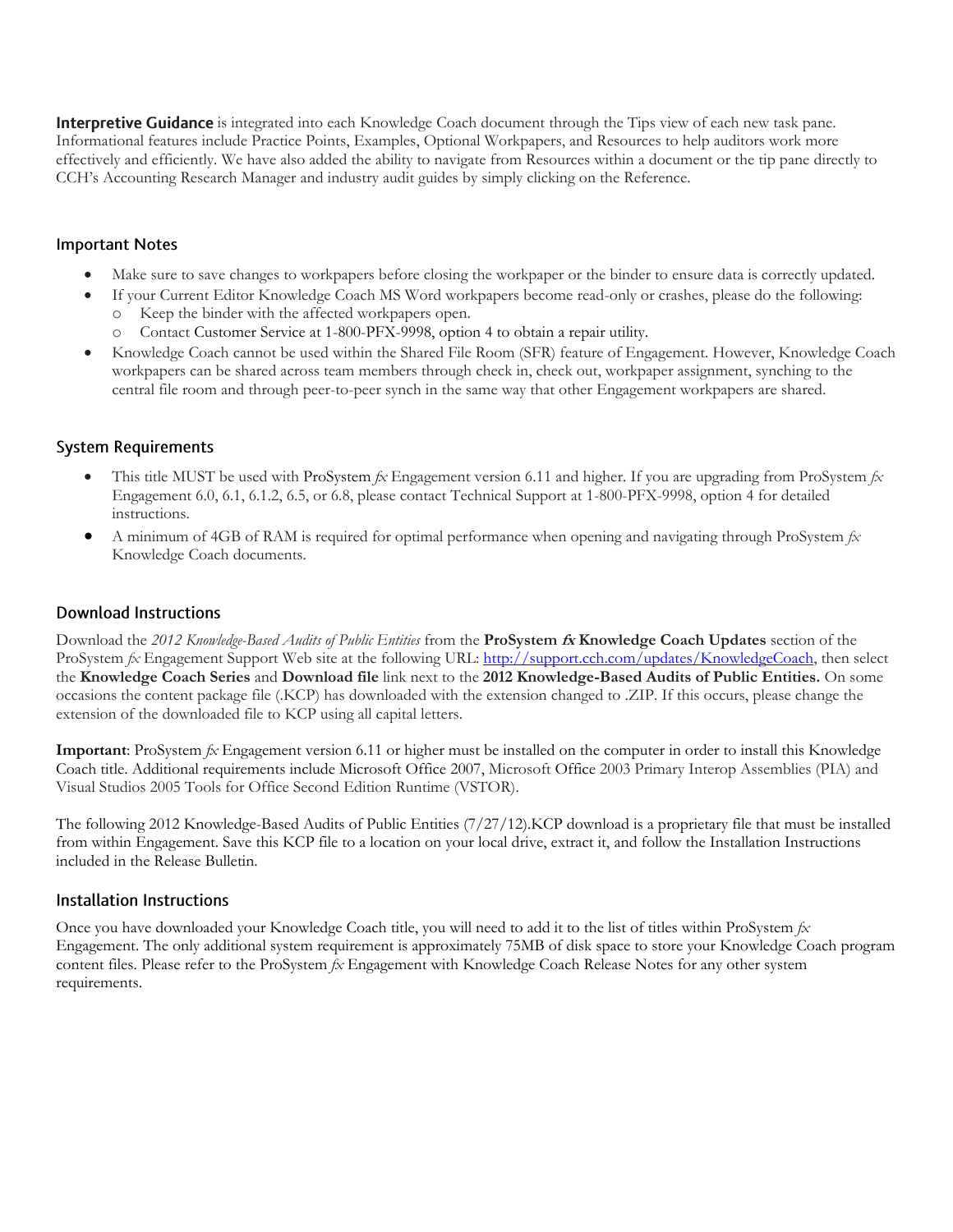After downloading the *2012 Knowledge-Based Audits of Public Entities* titles, do the following:

- 1. Launch the ProSystem *fx* Engagement Workpaper Management application so that the Local File Room is displayed. Select **Tools > Knowledge Coach Titles**.
	- The Knowledge Coach Titles window will be displayed.
- 2. Choose **Add Title**.
- 3. Browse to the title package file (\*.KCP) that you previously downloaded and extracted from the ProSystem *fx*  Knowledge Coach Support Web site.
- 4. Choose **Open**.

The system will display a progress indicator while the title package is added. You will receive a message that the title has been successfully installed once the process is complete.

Once the title is added, you must release it, so that other staff members in your firm can use it. You may also wish to "unrelease" previous versions of the title.

To unrelease a title:

- 1. Select a version of the KBA Public Entities title.
- 2. Choose **Unrelease Title**. The date will be removed from the *Date released* column and staff that do not have the staff group property right to insert unreleased titles will not be able to insert the unreleased titles into a binder.

**Note**: You can determine this access in the **ProSystem fx Engagement Admin** module by selecting a staff group and choosing **File > Properties > Content** "Insert Knowledge Coach workpapers from unreleased titles" option.

To release a title:

- 1. Select one of the Knowledge Coach titles in the list that has been added but is not yet released.
- 2. Choose **Release Title**. The current date and time will be displayed in the *Date released* column, and the status will change to "Released."

**Note:** You must add and assign a Knowledge Coach module as well as the Knowledge Tools title license in the ProSystem *fx* Engagement Administrator before using the workpapers.

**Important:** Once the *2012 Knowledge-Based Audits of Public Entities* titles have been added and released, they will be automatically deployed to other staff members when they login to the "Office" location, or when they synchronize a binder that contains Knowledge Coach workpapers from this title.

#### **Online Permission Key**

Permission key files may be downloaded from our Web site a[t http://tax.cchgroup.com](http://tax.cchgroup.com/) or when adding or updating the new licenses within ProSystem *fx* Engagement with Knowledge Coach version 6.11 and higher. After updating the license file in the ProSystem *fx* Engagement Admin module, licenses need to be assigned to the staff who will use 2012 *Knowledge-Based Audits of Public Entities*.

If you have not already established a Single Sign-on (SSO) account with Customer Service, we urge you to do so at this time.

Permission keys are no longer generally distributed via floppy diskette. You can choose to continue receiving the diskette by going to [http://tax.cchgroup.com/pfxsupport,](http://tax.cchgroup.com/pfxsupport) clicking the Firm Administration link, and making the appropriate selection (SSO access is required), or by contacting Customer Service at 1-800-PFX-9998, option 4.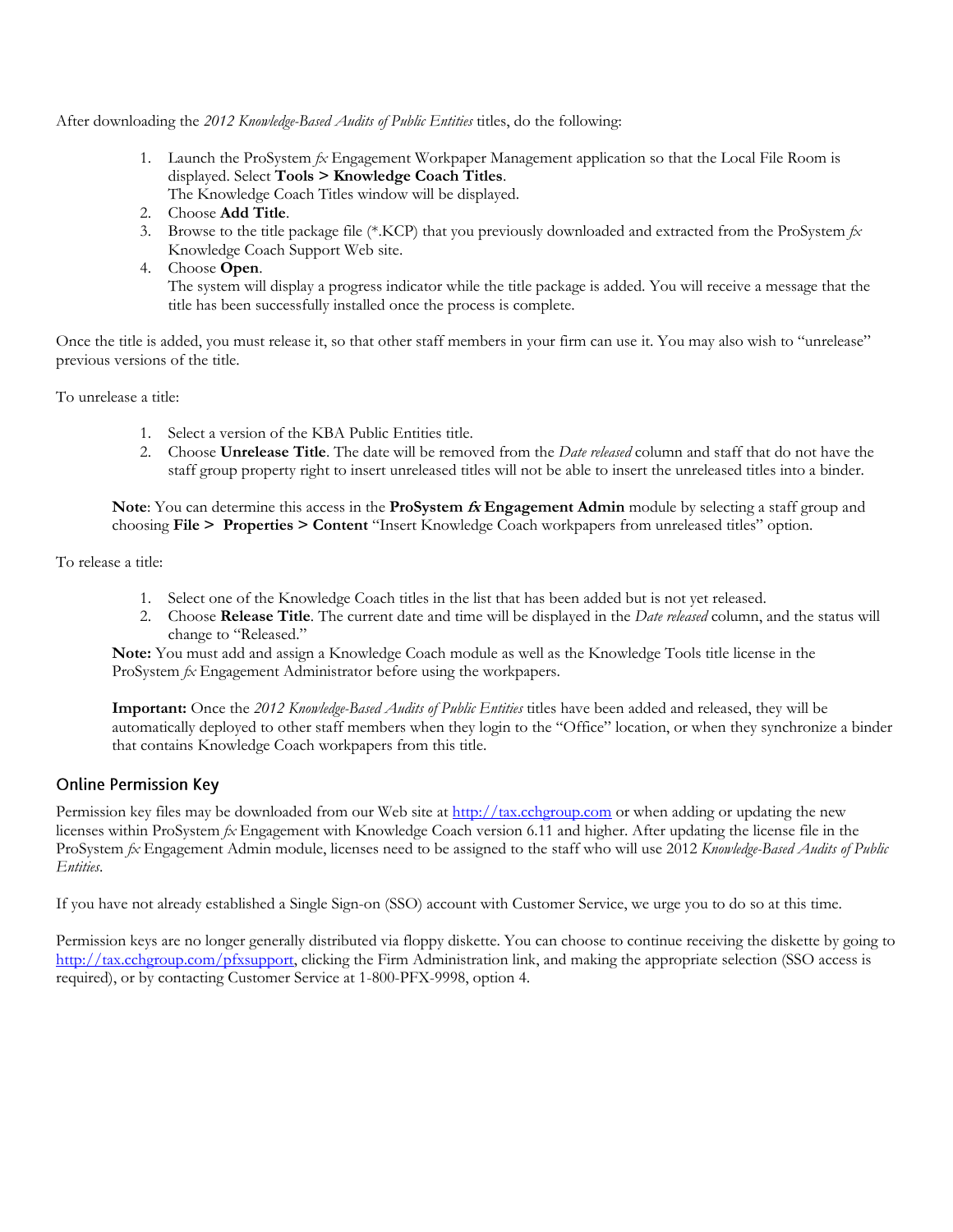### **Accounting Research Manager**

CCH's Accounting Research Manager is the most comprehensive, up-to-date and objective online database of financial reporting literature. It includes all authoritative and proposed accounting, auditing, and SEC literature, plus independent, expert-written interpretive guidance.

Our Weekly Summary email newsletter highlights the key developments of the week, giving you assurance that you have the most current information. It provides links to new FASB, AICPA, SEC, EITF, and IASB authoritative and proposal-stage literature, plus guidance from financial reporting experts.

Our team of content experts updates the system on a daily basis, so you can stay as current as possible. What's more, our experts attend critical standard-setting meetings and summarize the results for you, which means you'll learn of newly released literature and deliberations of current financial reporting projects as soon as they occur! Plus, you'll benefit from their easy-to-understand technical translations. Our expert's interpretations clearly lay out what the rules mean from your perspective.

Also available is the Knowledge-Based Audits of Public Entities, a guide that helps you comply with the most recent professional standards and guidance for the conduct of audits of public entities and to integrate the use of public entities practice aids, tools, and other resources with its guidance. This publication supplements and complements the Knowledge-Based documents that are available in Knowledge Coach.

With Accounting Research Manager, you maximize the efficiency of your research time, while enhancing your results. Learn more about our content, our experts, and how you can request your free trial by visitin[g http://www.accountingresearchmanager.com.](http://www.accountingresearchmanager.com/)  You can also access the Accounting Research Manager Web site by selecting the item in ProSystem *fx* Engagement from the Guidance tab on the Shortcuts bar in the Binder window.

# Links to Accounting Research Manager (ARM)

As indicated above, subscribers to an Accounting Research Manager library that includes source content can link directly to source material from references within Knowledge Coach workpapers. These links have been updated to reference the new Codification released by the FASB and available on ARM. The Codification on ARM is fully integrated with U.S. and international accounting standards, other non-authoritative materials and industry leading interpretive guidance.

# **Using Your Knowledge Coach Content**

To use your Knowledge Coach Workpaper Templates, open a binder in ProSystem *fx* Engagement, select the workpaper tab into which you would like to insert the workpaper, and select **New Knowledge Coach Workpaper** from the toolbar or File menu. The New Knowledge Coach Workpaper dialog appears (*Figure 1*).

Select the New Knowledge Coach Title with the content you would like to use. You can only select titles you have installed. The information displayed changes to reflect the workpaper organization available for the selected title. Select the Knowledge Coach Workpaper Templates to insert into your binder and click **OK**. The **Selected Workpaper Properties** dialog appears. Each workpaper name is automatically loaded into the Name field. Add a workpaper index in the Index field and make any Name modifications you desire. You can also modify the tab location or the roll forward settings for each workpaper. Then click **OK**. The integrated Knowledge Coach workpaper is now inserted into your engagement binder. For more information on how to use Knowledge Coach workpapers in your binder, see the Knowledge Coach User Guide.



**Figure 1 – New Knowledge Coach Workpaper**